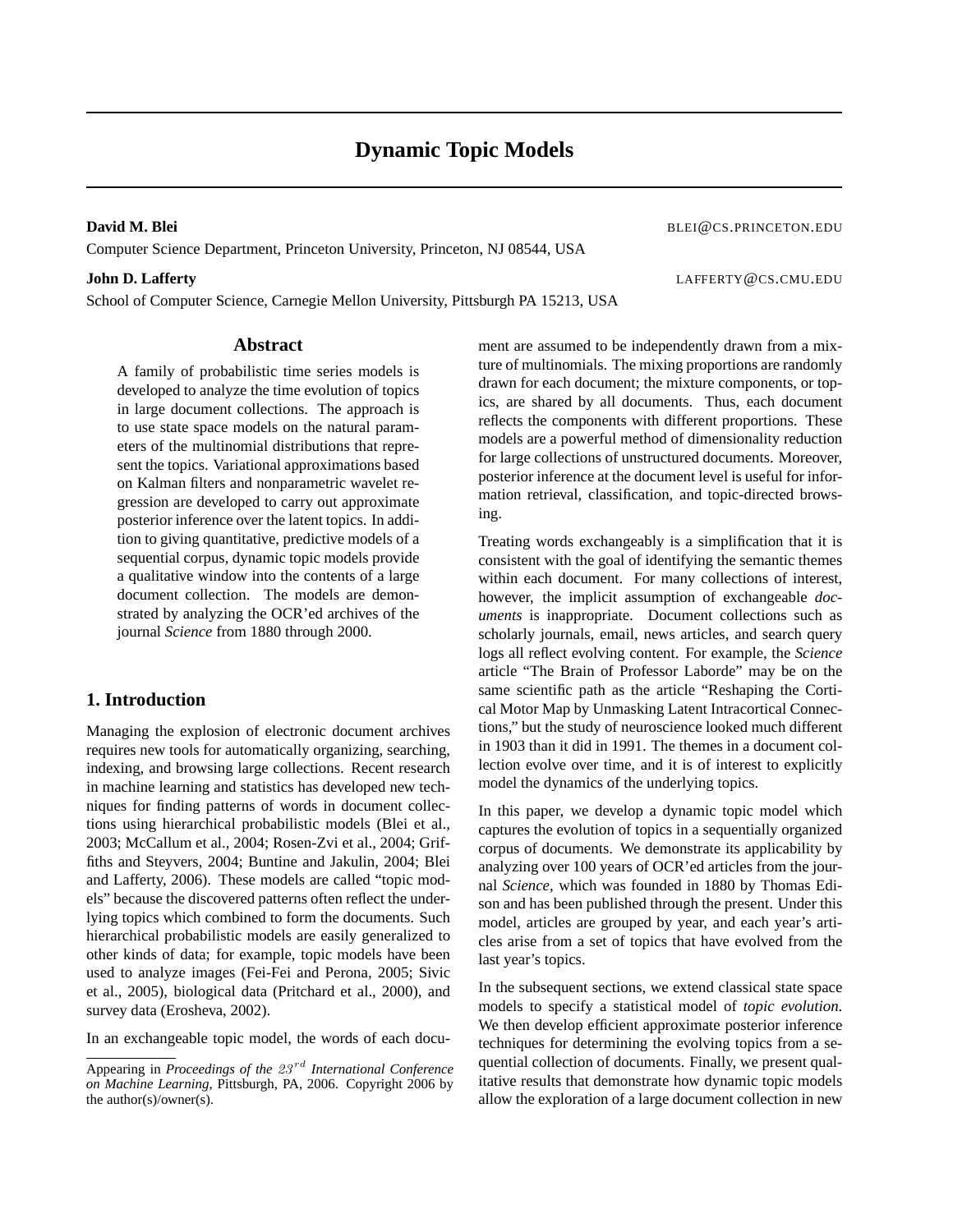ways, and quantitative results that demonstrate greater predictive accuracy when compared with static topic models.

## **2. Dynamic Topic Models**

While traditional time series modeling has focused on continuous data, topic models are designed for categorical data. Our approach is to use state space models on the natural parameter space of the underlying topic multinomials, as well as on the natural parameters for the logistic normal distributions used for modeling the document-specific topic proportions.

First, we review the underlying statistical assumptions of a static topic model, such as latent Dirichlet allocation (LDA) (Blei et al., 2003). Let  $\beta_{1:K}$  be K topics, each of which is a distribution over a fixed vocabulary. In a static topic model, each document is assumed drawn from the following generative process:

- 1. Choose topic proportions  $\theta$  from a distribution over the  $(K - 1)$ -simplex, such as a Dirichlet.
- 2. For each word:
	- (a) Choose a topic assignment  $Z \sim Mult(\theta)$ .
	- (b) Choose a word  $W \sim Mult(\beta_z)$ .

This process implicitly assumes that the documents are drawn *exchangeably* from the same set of topics. For many collections, however, the order of the documents reflects an evolving set of topics. In a dynamic topic model, we suppose that the data is divided by time slice, for example by year. We model the documents of each slice with a Kcomponent topic model, where the topics associated with slice t evolve from the topics associated with slice  $t - 1$ .

For a K-component model with V terms, let  $\beta_{t,k}$  denote the V-vector of natural parameters for topic  $k$  in slice  $t$ . The usual representation of a multinomial distribution is by its mean parameterization. If we denote the mean parameter of a V-dimensional multinomial by  $\pi$ , the *i*th component of the *natural parameter* is given by the mapping  $\beta_i = \log(\pi_i/\pi_V)$ . In typical language modeling applications, Dirichlet distributions are used to model uncertainty about the distributions over words. However, the Dirichlet is not amenable to sequential modeling. Instead, we chain the natural parameters of each topic  $\beta_{t,k}$  in a state space model that evolves with Gaussian noise; the simplest version of such a model is

$$
\beta_{t,k} \, | \, \beta_{t-1,k} \sim \mathcal{N}(\beta_{t-1,k}, \sigma^2 I) \,. \tag{1}
$$

Our approach is thus to model sequences of compositional random variables by chaining Gaussian distributions in a dynamic model and mapping the emitted values to the simplex. This is an extension of the logistic normal distribu-



Figure 1. Graphical representation of a dynamic topic model (for three time slices). Each topic's natural parameters  $\beta_{t,k}$  evolve over time, together with the mean parameters  $\alpha_t$  of the logistic normal distribution for the topic proportions.

tion (Aitchison, 1982) to time-series simplex data (West and Harrison, 1997).

In LDA, the document-specific topic proportions  $\theta$  are drawn from a Dirichlet distribution. In the dynamic topic model, we use a logistic normal with mean  $\alpha$  to express uncertainty over proportions. The sequential structure between models is again captured with a simple dynamic model

$$
\alpha_t \, | \, \alpha_{t-1} \sim \mathcal{N}(\alpha_{t-1}, \delta^2 I) \,. \tag{2}
$$

For simplicity, we do not model the dynamics of topic correlation, as was done for static models by Blei and Lafferty (2006).

By chaining together topics and topic proportion distributions, we have sequentially tied a collection of topic models. The generative process for slice  $t$  of a sequential corpus is thus as follows:

- 1. Draw topics  $\beta_t | \beta_{t-1} \sim \mathcal{N}(\beta_{t-1}, \sigma^2 I).$
- 2. Draw  $\alpha_t | \alpha_{t-1} \sim \mathcal{N}(\alpha_{t-1}, \delta^2 I).$
- 3. For each document:
	- (a) Draw  $\eta \sim \mathcal{N}(\alpha_t, a^2I)$
	- (b) For each word:
		- i. Draw  $Z \sim Mult(\pi(\eta))$ .
		- ii. Draw  $W_{t,d,n} \sim \text{Mult}(\pi(\beta_{t,z}))$ .

Note that  $\pi$  maps the multinomial natural parameters to the mean parameters,  $\pi(\beta_{k,t})_w = \frac{\exp(\beta_{k,t,w})}{\sum_{w} \exp(\beta_{k,t,w})}$  $_{w}\exp(\beta_{k,t,w})$ .

The graphical model for this generative process is shown in Figure 1. When the horizontal arrows are removed, breaking the time dynamics, the graphical model reduces to a set of independent topic models. With time dynamics, the kth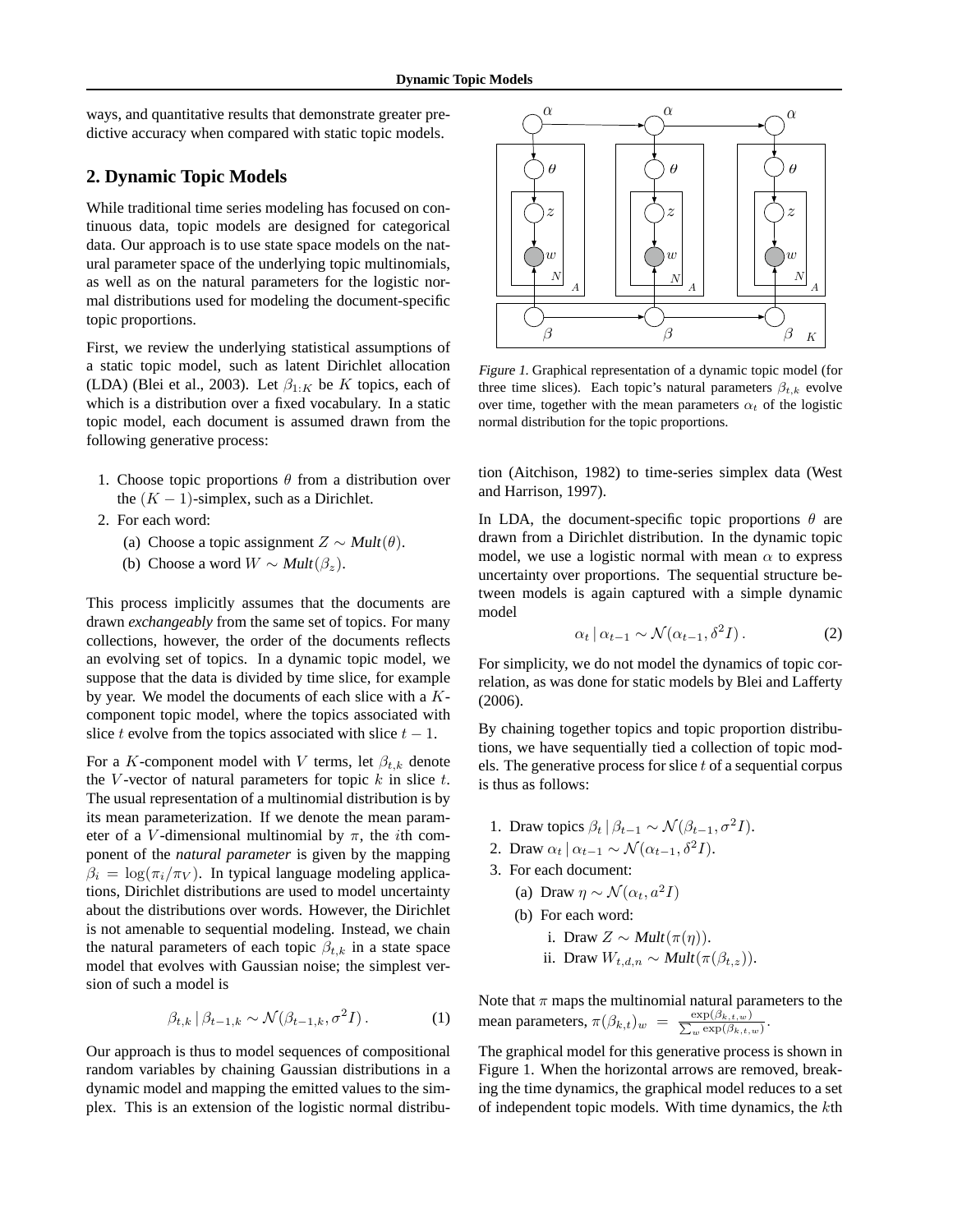topic at slice  $t$  has smoothly evolved from the  $k$ th topic at slice  $t - 1$ .

For clarity of presentation, we now focus on a model with  $K$  dynamic topics evolving as in  $(1)$ , and where the topic proportion model is fixed at a Dirichlet. The technical issues associated with modeling the topic proportions in a time series as in (2) are essentially the same as those for chaining the topics together.

## **3. Approximate Inference**

Working with time series over the natural parameters enables the use of Gaussian models for the time dynamics; however, due to the nonconjugacy of the Gaussian and multinomial models, posterior inference is intractable. In this section, we present a variational method for approximate posterior inference. We use variational methods as deterministic alternatives to stochastic simulation, in order to handle the large data sets typical of text analysis. While Gibbs sampling has been effectively used for static topic models (Griffiths and Steyvers, 2004), nonconjugacy makes sampling methods more difficult for this dynamic model.

The idea behind variational methods is to optimize the free parameters of a distribution over the latent variables so that the distribution is close in Kullback-Liebler (KL) divergence to the true posterior; this distribution can then be used as a substitute for the true posterior. In the dynamic topic model, the latent variables are the topics  $\beta_{t,k}$ , mixture proportions  $\theta_{t,d}$ , and topic indicators  $z_{t,d,n}$ . The variational distribution reflects the group structure of the latent variables. There are variational parameters for each topic's sequence of multinomial parameters, and variational parameters for each of the document-level latent variables. The approximate variational posterior is

$$
\prod_{k=1}^{K} q(\beta_{k,1}, \dots, \beta_{k,T} | \hat{\beta}_{k,1}, \dots, \hat{\beta}_{k,T}) \times \prod_{t=1}^{T} \left( \prod_{d=1}^{D_t} q(\theta_{t,d} | \gamma_{t,d}) \prod_{n=1}^{N_{t,d}} q(z_{t,d,n} | \phi_{t,d,n}) \right).
$$
\n(3)

In the commonly used mean-field approximation, each latent variable is considered independently of the others. In the variational distribution of  $\{\beta_{k,1},\ldots,\beta_{k,T}\}\,$  however, we retain the sequential structure of the topic by positing a dynamic model with Gaussian "variational observations"  $\{\hat{\beta}_{k,1},\ldots,\hat{\beta}_{k,T}\}.$  These parameters are fit to minimize the KL divergence between the resulting posterior, which is Gaussian, and the true posterior, which is not Gaussian. (A similar technique for Gaussian processes is described in Snelson and Ghahramani, 2006.)

The variational distribution of the document-level latent



Figure 2. A graphical representation of the variational approximation for the time series topic model of Figure 1. The variational parameters  $\hat{\beta}$  and  $\hat{\alpha}$  are thought of as the outputs of a Kalman filter, or as observed data in a nonparametric regression setting.

variables follows the same form as in Blei et al. (2003). Each proportion vector  $\theta_{t,d}$  is endowed with a free Dirichlet parameter  $\gamma_{t,d}$ , each topic indicator  $z_{t,d,n}$  is endowed with a free multinomial parameter  $\phi_{t,d,n}$ , and optimization proceeds by coordinate ascent. The updates for the documentlevel variational parameters have a closed form; we use the conjugate gradient method to optimize the topic-level variational observations. The resulting variational approximation for the natural topic parameters  $\{\beta_{k,1},\ldots,\beta_{k,T}\}$ incorporates the time dynamics; we describe one approximation based on a Kalman filter, and a second based on wavelet regression.

#### **3.1. Variational Kalman Filtering**

The view of the variational parameters as outputs is based on the symmetry properties of the Gaussian density,  $f_{\mu,\Sigma}(x) = f_{x,\Sigma}(\mu)$ , which enables the use of the standard forward-backward calculations for linear state space models. The graphical model and its variational approximation are shown in Figure 2. Here the triangles denote variational parameters; they can be thought of as "hypothetical outputs" of the Kalman filter, to facilitate calculation.

To explain the main idea behind this technique in a simpler setting, consider the model where unigram models  $\beta_t$ (in the natural parameterization) evolve over time. In this model there are no topics and thus no mixing parameters. The calculations are simpler versions of those we need for the more general latent variable models, but exhibit the es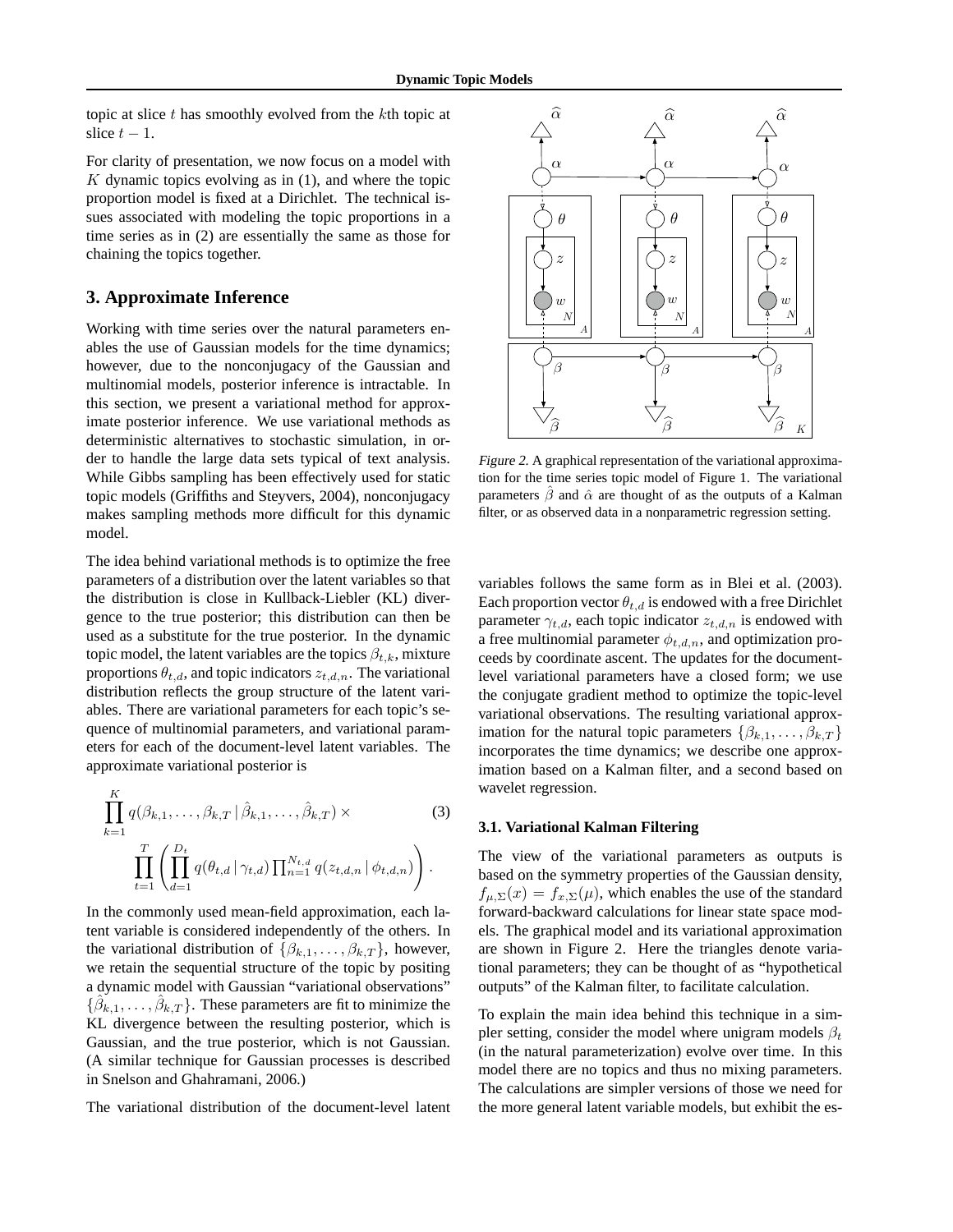sential features. Our state space model is

$$
\begin{array}{rcl}\n\beta_t | \beta_{t-1} & \sim & \mathcal{N}(\beta_{t-1}, \sigma^2 I) \\
w_{t,n} | \beta_t & \sim & \text{Mult}(\pi(\beta_t))\n\end{array}
$$

and we form the variational state space model where

$$
\hat{\beta}_t | \beta_t \sim \mathcal{N}(\beta_t, \hat{\nu}_t^2 I)
$$

The variational parameters are  $\hat{\beta}_t$  and  $\hat{\nu}_t$ . Using standard Kalman filter calculations (Kalman, 1960), the forward mean and variance of the variational posterior are given by

$$
m_t \equiv \mathbb{E}(\beta_t | \hat{\beta}_{1:t}) =
$$
  

$$
\left(\frac{\hat{\nu}_t^2}{V_{t-1} + \sigma^2 + \hat{\nu}_t^2}\right) m_{t-1} + \left(1 - \frac{\hat{\nu}_t^2}{V_{t-1} + \sigma^2 + \hat{\nu}_t^2}\right) \hat{\beta}_t
$$

$$
V_t \equiv \mathbb{E}((\beta_t - m_t)^2 | \hat{\beta}_{1:t})
$$
  
= 
$$
\left(\frac{\hat{\nu}_t^2}{V_{t-1} + \sigma^2 + \hat{\nu}_t^2}\right) (V_{t-1} + \sigma^2)
$$

with initial conditions specified by fixed  $m_0$  and  $V_0$ . The backward recursion then calculates the marginal mean and variance of  $\beta_t$  given  $\hat{\beta}_{1:T}$  as

$$
\widetilde{m}_{t-1} \equiv \mathbb{E} (\beta_{t-1} | \hat{\beta}_{1:T}) =
$$
\n
$$
\left( \frac{\sigma^2}{V_{t-1} + \sigma^2} \right) m_{t-1} + \left( 1 - \frac{\sigma^2}{V_{t-1} + \sigma^2} \right) \widetilde{m}_t
$$
\n
$$
\widetilde{V}_{t-1} \equiv \mathbb{E} ((\beta_{t-1} - \widetilde{m}_{t-1})^2 | \hat{\beta}_{1:T})
$$
\n
$$
= V_{t-1} + \left( \frac{V_{t-1}}{V_{t-1} + \sigma^2} \right)^2 \left( \widetilde{V}_t - (V_{t-1} + \sigma^2) \right)
$$

with initial conditions  $\widetilde{m}_T = m_T$  and  $\widetilde{V}_T = V_T$ . We approximate the posterior  $p(\beta_{1:T} | \mathbf{w}_{1:T})$  using the state space posterior  $q(\beta_{1:T} | \hat{\beta}_{1:T})$ . From Jensen's inequality, the loglikelihood is bounded from below as

$$
\log p(d_{1:T}) \geq (4)
$$
\n
$$
\int q(\beta_{1:T} | \hat{\beta}_{1:T}) \log \left( \frac{p(\beta_{1:T}) p(d_{1:T} | \beta_{1:T})}{q(\beta_{1:T} | \hat{\beta}_{1:T})} \right) d\beta_{1:T}
$$
\n
$$
= \mathbb{E}_q \log p(\beta_{1:T}) + \sum_{t=1}^T \mathbb{E}_q \log p(d_t | \beta_t) + H(q)
$$

Details of optimizing this bound are given in an appendix.

#### **3.2. Variational Wavelet Regression**

The variational Kalman filter can be replaced with variational wavelet regression; for a readable introduction standard wavelet methods, see Wasserman (2006). We rescale time so it is between 0 and 1. For 128 years of *Science* we

take  $n = 2<sup>J</sup>$  and  $J = 7$ . To be consistent with our earlier notation, we assume that

$$
\hat{\beta}_t = \widetilde{m}_t + \hat{\nu} \epsilon_t
$$

where  $\epsilon_t \sim \mathcal{N}(0, 1)$ . Our variational wavelet regression algorithm estimates  $\{\hat{\beta}_t\}$ , which we view as observed data, just as in the Kalman filter method, as well as the noise level  $\hat{\nu}$ .

For concreteness, we illustrate the technique using the Haar wavelet basis; Daubechies wavelets are used in our actual examples. The model is then

$$
\hat{\beta}_t = \alpha \phi(x_t) + \sum_{j=0}^{J-1} \sum_{k=0}^{2^j - 1} D_{jk} \psi_{jk}(x_t)
$$

where  $x_t = t/n$ ,  $\phi(x) = 1$  for  $0 \le x \le 1$ ,

$$
\psi(x) = \begin{cases}\n-1 & \text{if } 0 \le x \le \frac{1}{2}, \\
1 & \text{if } \frac{1}{2} < x \le 1\n\end{cases}
$$

and  $\psi_{jk}(x) = 2^{j/2}\psi(2^{j}x - k)$ . Our variational estimate for the posterior mean becomes

$$
\widetilde{m}_t = \hat{\alpha}\phi(x_t) + \sum_{j=0}^{J-1} \sum_{k=0}^{2^j - 1} \hat{D}_{jk}\psi_{jk}(x_t).
$$

where  $\hat{\alpha} = n^{-1} \sum_{t=1}^{n} \hat{\beta}_t$ , and  $\hat{D}_{jk}$  are obtained by thresholding the coefficients

$$
Z_{jk} = \frac{1}{n} \sum_{t=1}^{n} \hat{\beta}_t \psi_{jk}(x_t).
$$

To estimate  $\hat{\beta}_t$  we use gradient ascent, as for the Kalman filter approximation, requiring the derivatives  $\partial \widetilde{m}_t / \partial \widehat{\beta}_t$ . If soft thresholding is used, then we have that

$$
\frac{\partial \widetilde{m}_t}{\partial \widehat{\beta}_s} = \frac{\partial \widehat{\alpha}}{\partial \widehat{\beta}_s} \phi(x_t) + \sum_{j=0}^{J-1} \sum_{k=0}^{2^j-1} \frac{\partial \widehat{D}_{jk}}{\partial \widehat{\beta}_s} \psi_{jk}(x_t).
$$

with  $\partial \hat{\alpha}/\partial \hat{\beta}_s = n^{-1}$  and

$$
\partial \hat{D}_{jk} / \partial \hat{\beta}_s \quad = \quad \begin{cases} \frac{1}{n} \psi_{jk}(x_s) & \text{if } |Z_{jk}| > \lambda \\ 0 & \text{otherwise.} \end{cases}
$$

Note also that  $|Z_{jk}| > \lambda$  if and only if  $|\hat{D}_{jk}| > 0$ . These derivatives can be computed using off-the-shelf software for the wavelet transform in any of the standard wavelet bases.

Sample results of running this and the Kalman variational algorithm to approximate a unigram model are given in Figure 3. Both variational approximations smooth out the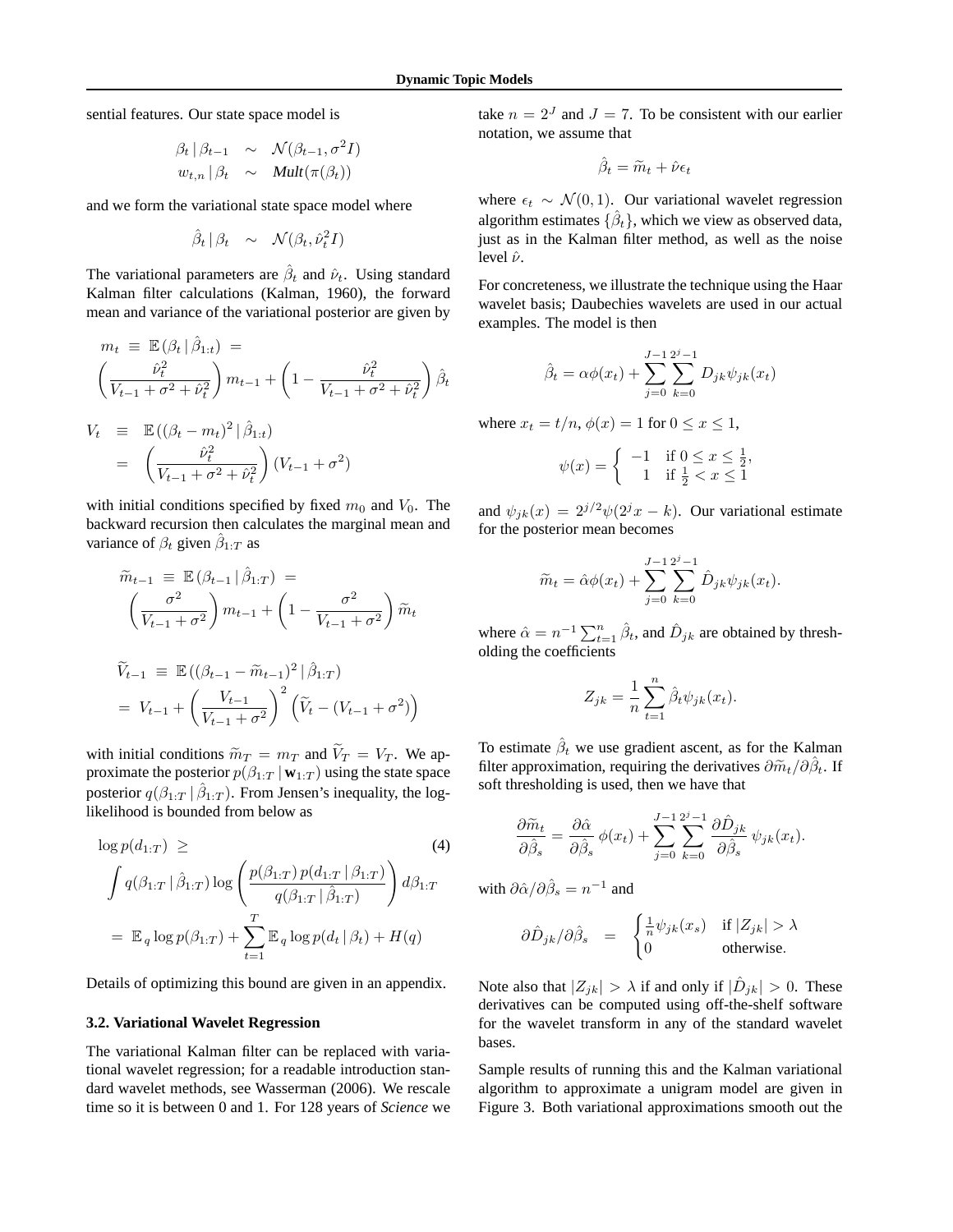

Figure 3. Comparison of the Kalman filter (top) and wavelet regression (bottom) variational approximations to a unigram model. The variational approximations (red and blue curves) smooth out the local fluctuations in the unigram counts (gray curves) of the words shown, while preserving the sharp peaks that may indicate a significant change of content in the journal. The wavelet regression is able to "superresolve" the double spikes in the occurrence of Einstein in the 1920s. (The spike in the occurrence of Darwin near 1910 may be associated with the centennial of Darwin's birth in 1809.)

local fluctuations in the unigram counts, while preserving the sharp peaks that may indicate a significant change of content in the journal. While the fit is similar to that obtained using standard wavelet regression to the (normalized) counts, the estimates are obtained by minimizing the KL divergence as in standard variational approximations.

In the dynamic topic model of Section 2, the algorithms are essentially the same as those described above. However, rather than fitting the observations from true observed counts, we fit them from expected counts under the document-level variational distributions in (3).

## **4. Analysis of Science**

We analyzed a subset of 30,000 articles from *Science*, 250 from each of the 120 years between 1881 and 1999. Our data were collected by JSTOR (www.jstor.org), a notfor-profit organization that maintains an online scholarly archive obtained by running an optical character recognition (OCR) engine over the original printed journals. JS-TOR indexes the resulting text and provides online access to the scanned images of the original content through keyword search.

Our corpus is made up of approximately 7.5 million words. We pruned the vocabulary by stemming each term to its root, removing function terms, and removing terms that occurred fewer than 25 times. The total vocabulary size is

15,955. To explore the corpus and its themes, we estimated a 20-component dynamic topic model. Posterior inference took approximately 4 hours on a 1.5GHZ PowerPC Macintosh laptop. Two of the resulting topics are illustrated in Figure 4, showing the top several words from those topics in each decade, according to the posterior mean number of occurrences as estimated using the Kalman filter variational approximation. Also shown are example articles which exhibit those topics through the decades. As illustrated, the model captures different scientific themes, and can be used to inspect trends of word usage within them.

To validate the dynamic topic model quantitatively, we consider the task of predicting the next year of *Science* given all the articles from the previous years. We compare the predictive power of three 20-topic models: the dynamic topic model estimated from all of the previous years, a static topic model estimated from all of the previous years, and a static topic model estimated from the single previous year. All the models are estimated to the same convergence criterion. The topic model estimated from all the previous data and dynamic topic model are initialized at the same point.

The dynamic topic model performs well; it always assigns higher likelihood to the next year's articles than the other two models (Figure 5). It is interesting that the predictive power of each of the models declines over the years. We can tentatively attribute this to an increase in the rate of specialization in scientific language.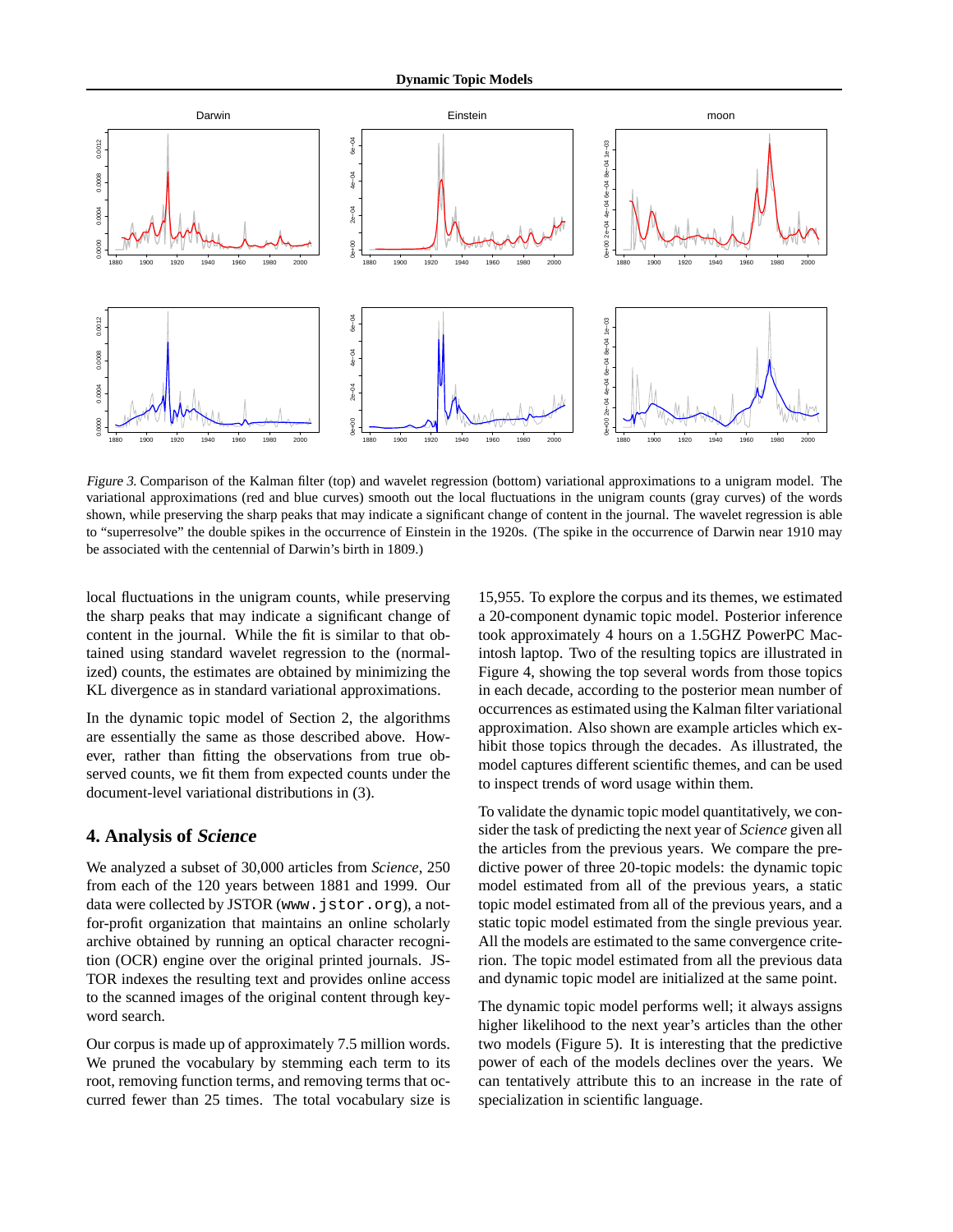

Figure 4. Examples from the posterior analysis of a 20-topic dynamic model estimated from the *Science* corpus. For two topics, we illustrate: (a) the top ten words from the inferred posterior distribution at ten year lags (b) the posterior estimate of the frequency as a function of year of several words from the same two topics (c) example articles throughout the collection which exhibit these topics. Note that the plots are scaled to give an idea of the shape of the trajectory of the words' posterior probability (i.e., comparisons across words are not meaningful).

## **5. Discussion**

We have developed sequential topic models for discrete data by using Gaussian time series on the natural parameters of the multinomial topics and logistic normal topic proportion models. We derived variational inference algorithms that exploit existing techniques for sequential data; we demonstrated a novel use of Kalman filters and wavelet regression as variational approximations. Dynamic topic models can give a more accurate predictive model, and also offer new ways of browsing large, unstructured document collections.

There are many ways that the work described here can be extended. One direction is to use more sophisticated state space models. We have demonstrated the use of a simple Gaussian model, but it would be natural to include a drift term in a more sophisticated autoregressive model to explicitly capture the rise and fall in popularity of a topic, or in the use of specific terms. Another variant would allow for heteroscedastic time series.

Perhaps the most promising extension to the methods presented here is to incorporate a model of how new topics in the collection appear or disappear over time, rather than assuming a fixed number of topics. One possibility is to use a simple Galton-Watson or birth-death process for the topic population. While the analysis of birth-death or branching processes often centers on extinction probabilities, here a goal would be to find documents that may be responsible for spawning new themes in a collection.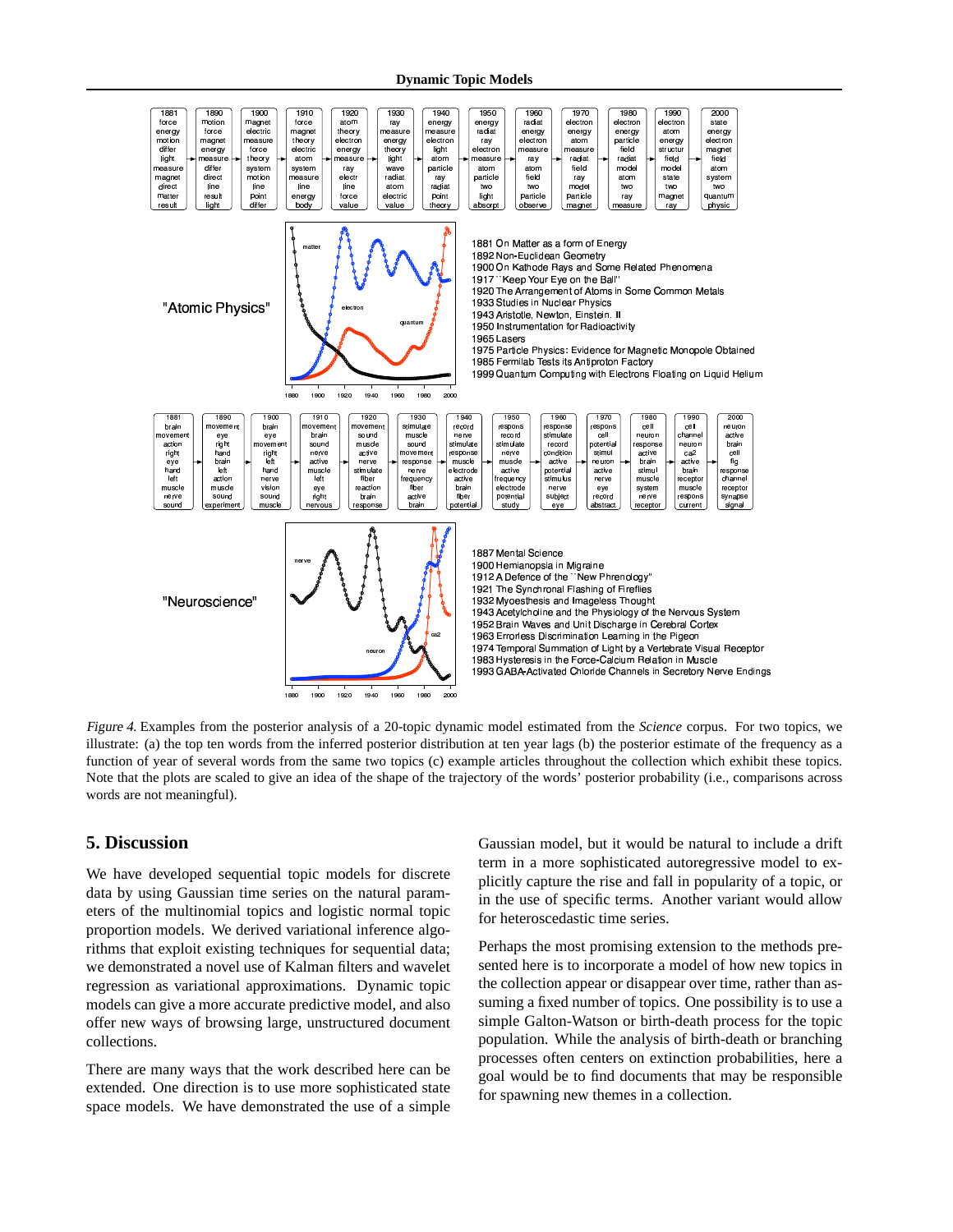

Figure 5. This figure illustrates the performance of using dynamic topic models and static topic models for prediction. For each year between 1900 and 2000 (at 5 year increments), we estimated three models on the articles through that year. We then computed the variational bound on the negative log likelihood of next year's articles under the resulting model (lower numbers are better). DTM is the dynamic topic model; LDA-prev is a static topic model estimated on just the previous year's articles; LDAall is a static topic model estimated on all the previous articles.

### **Acknowledgments**

This research was supported in part by NSF grants IIS-0312814 and IIS-0427206, the DARPA CALO project, and a grant from Google.

### **References**

- Aitchison, J. (1982). The statistical analysis of compositional data. *Journal of the Royal Statistical Society, Series B*, 44(2):139–177.
- Blei, D., Ng, A., and Jordan, M. (2003). Latent Dirichlet allocation. *Journal of Machine Learning Research*, 3:993–1022.
- Blei, D. M. and Lafferty, J. D. (2006). Correlated topic models. In Weiss, Y., Schölkopf, B., and Platt, J., editors, *Advances in Neural Information Processing Systems 18*. MIT Press, Cambridge, MA.
- Buntine, W. and Jakulin, A. (2004). Applying discrete PCA in data analysis. In *Proceedings of the 20th Conference on Uncertainty in Artificial Intelligence*, pages 59–66. AUAI Press.
- Erosheva, E. (2002). *Grade of membership and latent structure models with application to disability survey*

*data*. PhD thesis, Carnegie Mellon University, Department of Statistics.

- Fei-Fei, L. and Perona, P. (2005). A Bayesian hierarchical model for learning natural scene categories. *IEEE Computer Vision and Pattern Recognition*.
- Griffiths, T. and Steyvers, M. (2004). Finding scientific topics. *Proceedings of the National Academy of Science*, 101:5228–5235.
- Kalman, R. (1960). A new approach to linear filtering and prediction problems. *Transaction of the AMSE: Journal of Basic Engineering*, 82:35–45.
- McCallum, A., Corrada-Emmanuel, A., and Wang, X. (2004). The author-recipient-topic model for topic and role discovery in social networks: Experiments with Enron and academic email. Technical report, University of Massachusetts, Amherst.
- Pritchard, J., Stephens, M., and Donnelly, P. (2000). Inference of population structure using multilocus genotype data. *Genetics*, 155:945–959.
- Rosen-Zvi, M., Griffiths, T., Steyvers, M., and Smith, P. (2004). The author-topic model for authors and documents. In *Proceedings of the 20th Conference on Uncertainty in Artificial Intelligence*, pages 487–494. AUAI Press.
- Sivic, J., Rusell, B., Efros, A., Zisserman, A., and Freeman, W. (2005). Discovering objects and their location in images. In *International Conference on Computer Vision (ICCV 2005)*.
- Snelson, E. and Ghahramani, Z. (2006). Sparse Gaussian processes using pseudo-inputs. In Weiss, Y., Schölkopf, B., and Platt, J., editors, *Advances in Neural Information Processing Systems 18*, Cambridge, MA. MIT Press.
- Wasserman, L. (2006). *All of Nonparametric Statistics*. Springer.
- West, M. and Harrison, J. (1997). *Bayesian Forecasting and Dynamic Models*. Springer.

# **A. Derivation of Variational Algorithm**

In this appendix we give some details of the variational algorithm outlined in Section 3.1, which calculates a distribution  $q(\beta_{1:T} | \hat{\beta}_{1:T})$  to maximize the lower bound on